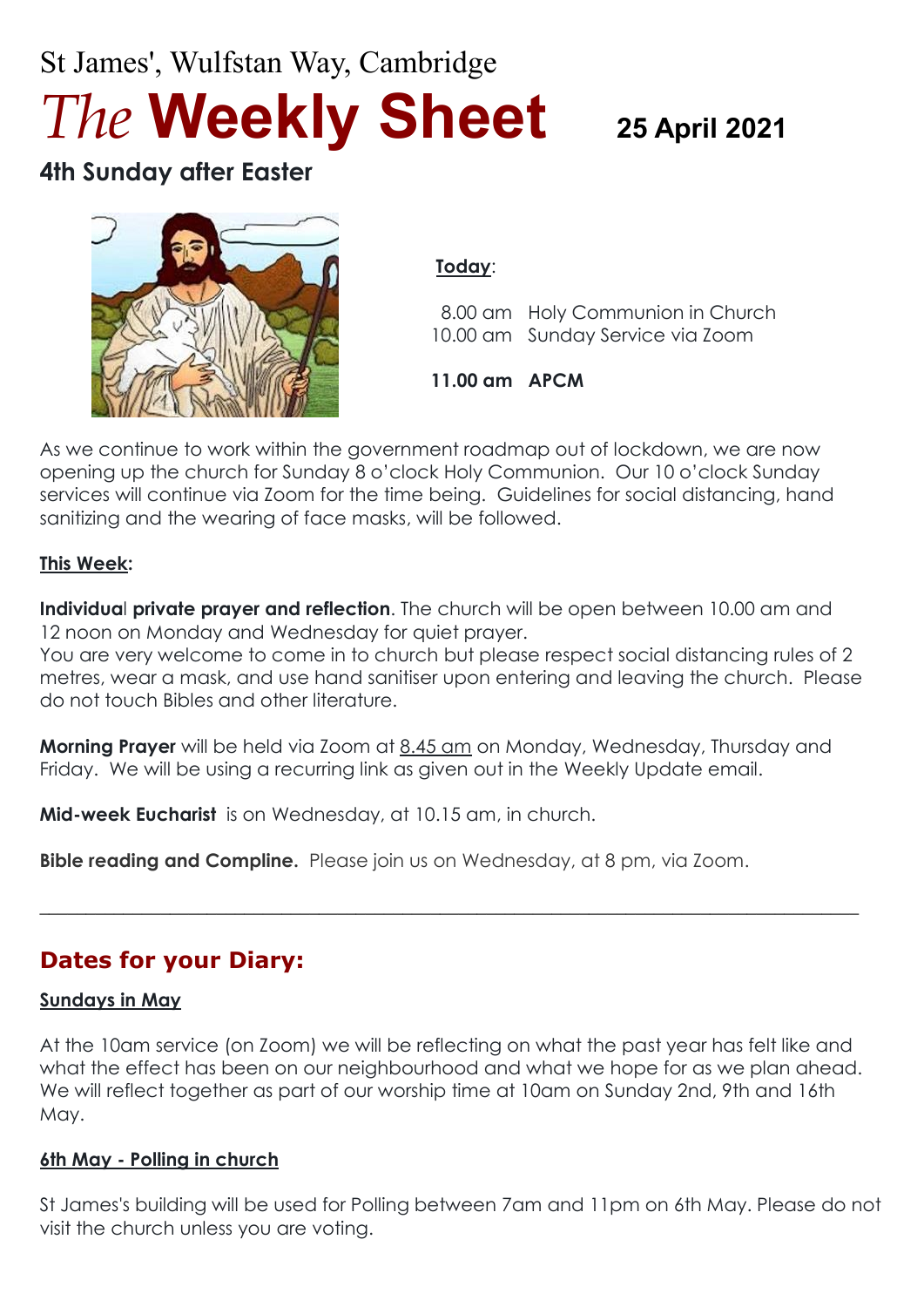## **Collect for today**

Risen Christ, faithful shepherd of your Father's sheep: teach us to hear your voice and to follow your command, that all your people may be gathered into one flock, to the glory of God the Father.

## **Today's readings are:**

[Genesis 7.1-5, 11-18; 8.6-18; 9.8-13]; Acts 4.5-12; Psalm 23; 1 John 3.16-end; John 10.11-18

 $\_$  , and the set of the set of the set of the set of the set of the set of the set of the set of the set of the set of the set of the set of the set of the set of the set of the set of the set of the set of the set of th

**\_\_\_\_\_\_\_\_\_\_\_\_\_\_\_\_\_\_\_\_\_\_\_\_\_\_\_\_\_\_\_\_\_\_\_\_\_\_\_\_\_\_\_\_\_\_\_\_\_\_\_\_\_\_\_\_\_\_\_\_\_\_\_\_\_\_\_\_\_\_\_\_\_\_\_\_\_\_\_\_\_\_\_\_\_**

## **Acts 4.5-12**

The next day their rulers, elders, and scribes assembled in Jerusalem, with Annas the high priest, Caiaphas, John, and Alexander, and all who were of the high-priestly family. When they had made the prisoners stand in their midst, they inquired, 'By what power or by what name did you do this?' Then Peter, filled with the Holy Spirit, said to them, 'Rulers of the people and elders, if we are questioned today because of a good deed done to someone who was sick and are asked how this man has been healed, let it be known to all of you, and to all the people of Israel, that this man is standing before you in good health by the name of Jesus Christ of Nazareth, whom you crucified, whom God raised from the dead. This Jesus is "the stone that was rejected by you, the builders;

it has become the cornerstone."

There is salvation in no one else, for there is no other name under heaven given among mortals by which we must be saved.'

 $\_$  , and the set of the set of the set of the set of the set of the set of the set of the set of the set of the set of the set of the set of the set of the set of the set of the set of the set of the set of the set of th

## **Psalm 23**

#### **The Divine Shepherd**

A Psalm of David. The LORD is my shepherd, I shall not want. He makes me lie down in green pastures; he leads me beside still waters; he restores my soul. He leads me in right paths for his name's sake.

Even though I walk through the darkest valley, I fear no evil; for you are with me; your rod and your staff they comfort me.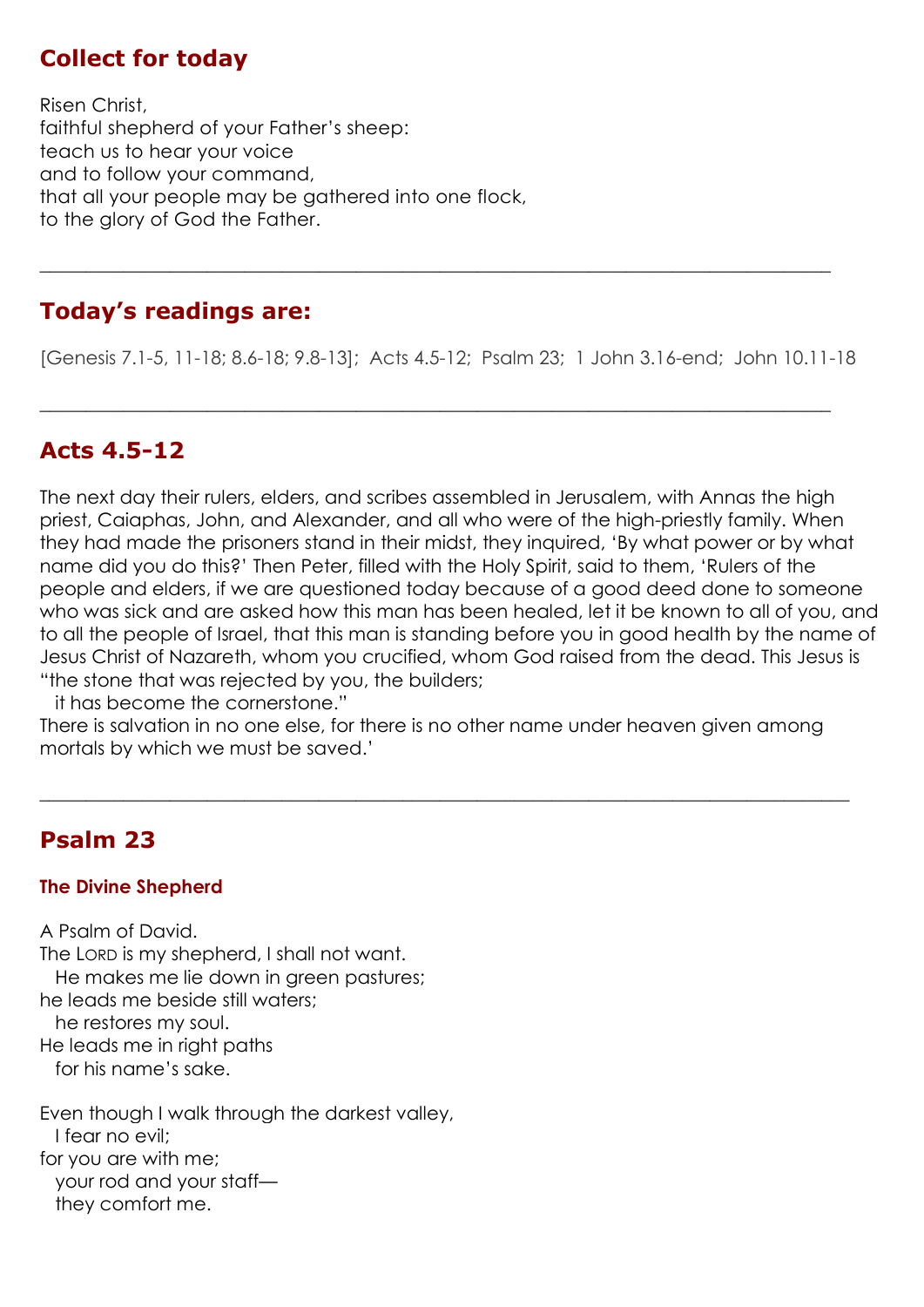You prepare a table before me in the presence of my enemies; you anoint my head with oil; my cup overflows. Surely goodness and mercy shall follow me all the days of my life, and I shall dwell in the house of the LORD my whole life long.

## **1 John 3.16-end**

We know love by this, that he laid down his life for us—and we ought to lay down our lives for one another. How does God's love abide in anyone who has the world's goods and sees a brother or sister in need and yet refuses help?

 $\_$  , and the set of the set of the set of the set of the set of the set of the set of the set of the set of the set of the set of the set of the set of the set of the set of the set of the set of the set of the set of th

Little children, let us love, not in word or speech, but in truth and action. And by this we will know that we are from the truth and will reassure our hearts before him whenever our hearts condemn us; for God is greater than our hearts, and he knows everything. Beloved, if our hearts do not condemn us, we have boldness before God; and we receive from him whatever we ask, because we obey his commandments and do what pleases him.

And this is his commandment, that we should believe in the name of his Son Jesus Christ and love one another, just as he has commanded us. All who obey his commandments abide in him, and he abides in them. And by this we know that he abides in us, by the Spirit that he has given us.

\_\_\_\_\_\_\_\_\_\_\_\_\_\_\_\_\_\_\_\_\_\_\_\_\_\_\_\_\_\_\_\_\_\_\_\_\_\_\_\_\_\_\_\_\_\_\_\_\_\_\_\_\_\_\_\_\_\_\_\_\_\_\_\_\_\_\_\_\_\_\_\_\_\_\_\_\_\_\_\_\_\_\_

# **John 10.11-18**

'I am the good shepherd. The good shepherd lays down his life for the sheep. The hired hand, who is not the shepherd and does not own the sheep, sees the wolf coming and leaves the sheep and runs away—and the wolf snatches them and scatters them. The hired hand runs away because a hired hand does not care for the sheep. I am the good shepherd. I know my own and my own know me, just as the Father knows me and I know the Father. And I lay down my life for the sheep. I have other sheep that do not belong to this fold. I must bring them also, and they will listen to my voice. So there will be one flock, one shepherd. For this reason the Father loves me, because I lay down my life in order to take it up again. No one takes it from me, but I lay it down of my own accord. I have power to lay it down, and I have power to take it up again. I have received this command from my Father.'

# **Readings for next Sunday, 2 May (5th Sunday of Easter)**

[Baruch 3.9-15, 32-4.4 or Genesis 22.1-8] Acts 8.26-end; Psalm 22.25-end; 1 John 4.7-end; John 15.1-8

\_\_\_\_\_\_\_\_\_\_\_\_\_\_\_\_\_\_\_\_\_\_\_\_\_\_\_\_\_\_\_\_\_\_\_\_\_\_\_\_\_\_\_\_\_\_\_\_\_\_\_\_\_\_\_\_\_

**\_\_\_\_\_\_\_\_\_\_\_\_\_\_\_\_\_\_\_\_\_\_\_\_\_\_\_\_\_\_\_\_\_\_\_\_\_\_\_\_\_\_\_\_\_\_\_\_\_\_\_\_\_\_\_\_\_\_\_\_\_\_\_\_\_\_\_\_\_\_\_\_\_\_\_\_\_\_\_\_\_\_\_\_\_\_\_\_**

**APCM:** Our APCM meeting will be held **today** at 11.00 am via Zoom. Papers for the meeting were sent out during the week to everyone on our Weekly Update email list.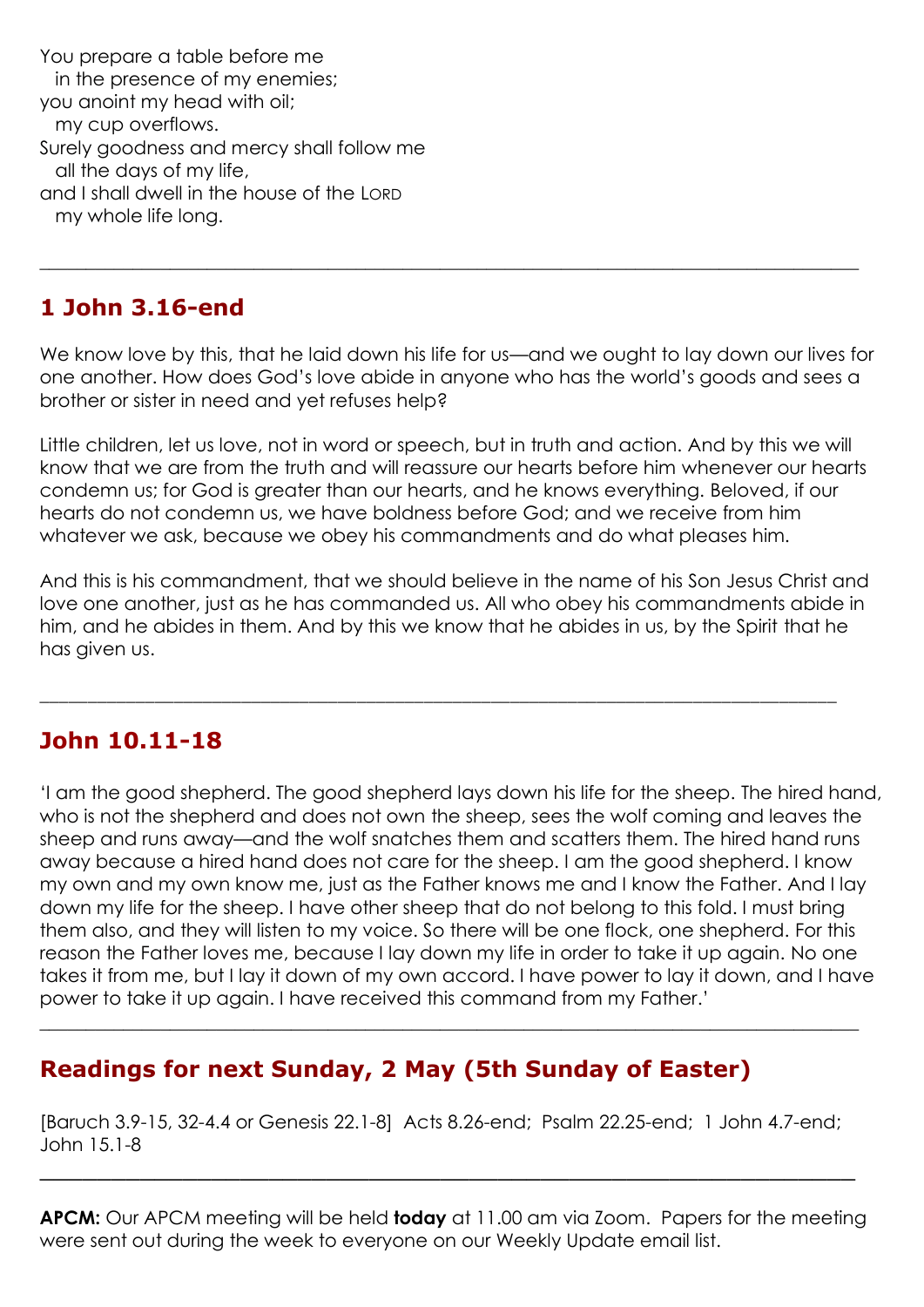Pam Butler is retiring after long and faithful service as churchwarden. Hatty Harris was elected as second churchwarden in October, and it is too much to ask her to fulfil this position on her own. **We urgently need another churchwarden.** In addition members of the PCC who have served their 3 year term will be retiring and we really need to elect **3 more members** to fill vacancies.

**Christian Aid Week, 9 – 15 May.** We would still like to support Christian Aid this year and there will be a few envelopes in the foyer for you to take if you come to Sunday 8 o'clock or the Wednesday mid-week Eucharist. Alternatively there is the option to donate direct – look out for the details in the Weekly Sheet next Sunday.

If you would like to add your name to our **prayer list of names that appear on the back of the weekly sheet,** please email Caroline (stjameschurchcambridge@yahoo.co.uk). We are currently updating the list and it would be lovely to include the names of newcomers to our congregation but also the names of others who regularly worship with us but may not have forwarded their wish to be included on the list.

**A million steps in a hundred days update.** A big thank you to everyone who donated to my walk 'to Inverness' for Arthur Rank. I am pleased to be able to say that I completed my 1000000 steps on Wednesday 7 April (well before the deadline of 20 April!) raising £480. I finished it with a walk at Wimpole and celebrated with a luxury hot chocolate! I very much enjoyed the challenge and now just have to make sure that I don't give up on the exercise. Eleanor Pippard

**Grass-cutting rota.** Stanley Wilson would like to thank all those who helped with the grass cutting last season. For the coming months, he is asking for new volunteers to join the rota. It is likely to be every 6 weeks (or longer if the numbers increase). The more volunteers we have, the fewer times those on the rota will have to participate. Please get in touch with Stanley by emailing sue@wilsontudorhouse.plus.com – thank you.

**CMS Boxes.** Please hold on to your box until further notice. Thank you.

**Food Hub.** The Food Hub continues to operate on a Saturday morning between 10.30 am and 12.30 pm here at St James'.

The food remains a basic food package ideally for those who are either struggling to pay for provisions or who cannot get to the shops or book an online delivery.

The Food Hub is now able to receive donations again and these should be dropped off at church between 3 and 4 pm on a Friday afternoon. Look on the Queen Edith Community Forum website to find more details about those items most needed - and about how to donate financially. Thank you.

**Caroline** will be working from home this week on her usual work mornings (Monday and Wednesday) but will be in the church office on Thursday morning.

**Phone line.** The Church of England central team have supported the release of the Daily Hope phone line. Daily Hope offers music, prayers and reflections as well as full worship services from the Church of England at the end of a telephone line.

The line – which is available 24 hours a day on **0800 804 8044** – has been set up particularly with those unable to join online church services during the period of restrictions in mind. Find out more here - [https://www.churchofengland.org/more/media-centre/coronavirus-covid-](https://www.churchofengland.org/more/media-centre/coronavirus-covid-19-guidance-parishes/daily-hope-phone-line)[19-guidance-parishes/daily-hope-phone-line](https://www.churchofengland.org/more/media-centre/coronavirus-covid-19-guidance-parishes/daily-hope-phone-line)